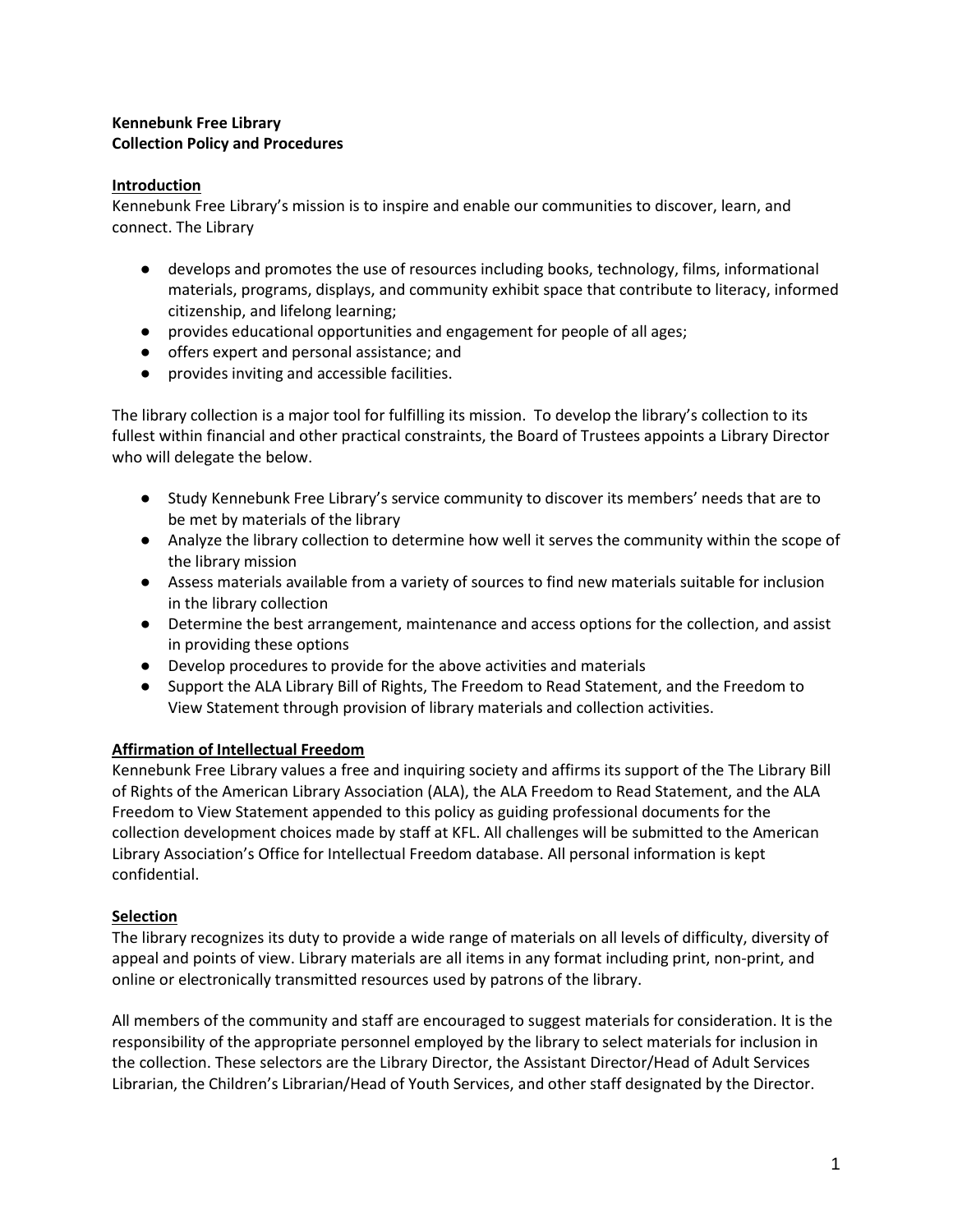Selectors use their training, knowledge, judgment, and expertise along with the following criteria (listed in no particular order) to select materials for the collection:

- timeliness
- accuracy of information (non-fiction)
- demand in the subject area
- quality of the writing/production
- popular appeal
- authoritativeness/reputation of the publisher/producer
- reputation and significance of author or subject
- availability elsewhere in the Minerva Consortium
- cost
- recommendation in reliable review sources
- condition of the item (i.e., in good repair)

Donated materials are judged by the same standards. Multiple copies of high demand materials are purchased as needed up to four copies for any one title. Worn or missing items are replaced periodically. Outdated materials no longer useful are withdrawn from the collection.

In selecting materials for purchase, library staff will place principle above personal opinion, and reason above prejudice, to select materials of the highest quality in order to assure a comprehensive collection. Library staff will evaluate the existing collection and using the Selection Aids cited below and other appropriate sources, select materials to meet the demands and needs of the library service population.

Selectors use a variety of aids when evaluating materials for inclusion in the collection. Reviews found in professional and general periodicals are a primary source for material selection. The selection aids named at the end of this paragraph should be used as a starting point in the search for library materials, rather than as any limitation to the selection process. These sources include lists only, recommended lists, and annotated sources. All should be used critically. A representative sample of selection aids consulted by library staff include but are not limited to: *Booklist*, *Bookmarks*, *BookPage*, *Kirkus*, *Library Journal*, New *York Times* bestsellers list*, School Library Journal, and Voices of Youth Advocates (VOYA).* 

Any source, be it patron, subject specialist, or popular medium, will be considered if it leads to appropriate materials.

#### **Requests for Reconsideration Procedures**

Objections may be raised by a community member about a collection item, exhibit, or piece of artwork on display. In the event a complaint about materials in the collection is made, the following procedure will be used:

1. The complainant will be heard by the staff person who selected the challenged material. If that person is not available, the complaint will be directed to the staff member in charge of the building at the time. This staff member will listen to the complainant, provide them with a copy of the Collection Policy, and take their contact information and let them know the selector will be in contact with them. All complaints will be documented and reported within 24 hours to the Library Director via the Incident form.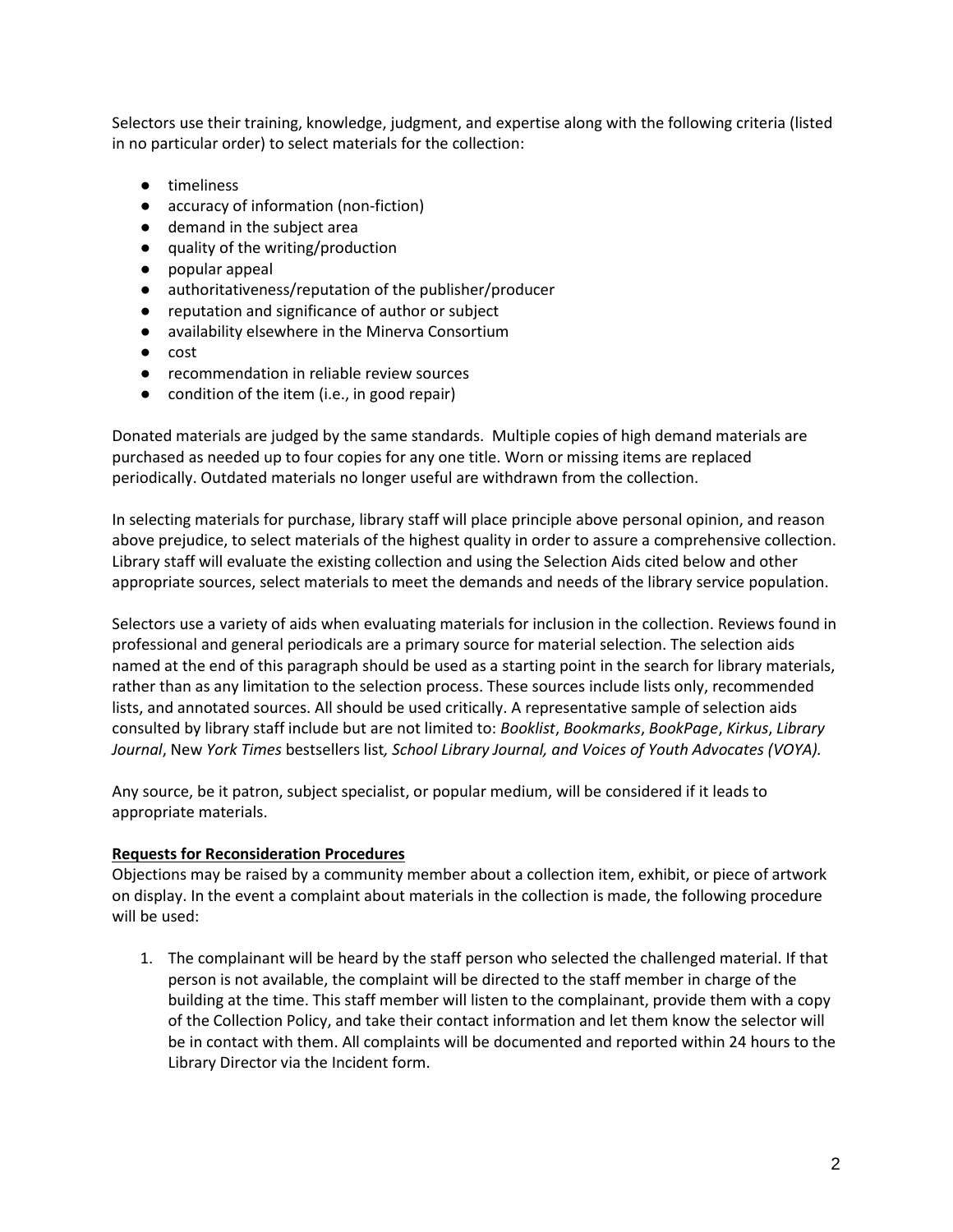- 2. If the complainant is not satisfied with the response given by staff in step (1), the complainant may fill out a Request For Reconsideration of Library Materials, Exhibits, or Artwork form and return it to the Library Director. For a request for reconsideration to be evaluated, the Request for Reconsideration of Library Materials, Exhibits, or Artwork form appended to this document must be completed in full. Anonymous or incomplete forms will not be processed.
- 3. The Library Director will then appoint a committee to review the challenge and make recommendations. This committee will be composed of a professional librarian not on KFL staff, two KFL Trustees, and two members from the community at large. The Director will provide appropriate resources to the committee for their evaluation of the challenge. The committee is advisory only, and will report its findings to the Library Director within four weeks of receipt of a completed, signed Request for Reconsideration form.
- 4. The Library Director will carefully weigh the recommendations of the committee and decide on the disposition of the material. They will communicate the decision in writing to the selector, the Board of Trustees, the committee and the complainant no later than one week after receiving the findings from the committee.
- 5. If the complainant is not satisfied with the response from the Director, they may appeal to the Board of Trustees at a regularly scheduled meeting within sixty days. The complainant is to notify the Director at least ten days prior to the Board meeting in order to be placed on the meeting's agenda. The complainant will be given up to ten minutes to present an appeal and ten minutes will be allowed for clarifying questions from the Board. The Board will have two months to respond to the appeal and will do so in writing. The decision by the Board will be final.

#### **No materials challenged will be removed from public use during the complaint review.**

### **Maintenance, Preservation and Weeding Procedures**

- 1. De-selection or weeding of materials follows the selection criteria outlined above. Ideally, the collections will be inventoried and weeded as is practical with staffing and time constraints. The weeding procedure stated here may be applied to the entire collection, or to a segment of the collection.
- 2. Shelf read the collection. Staff and volunteers are assigned areas in the stacks to clean, order and check that items are in good repair. Worn or defaced materials are removed for repair, rebinding, replacement or discarding. The same analysis is followed with books returning from circulation.
- 3. Shelf check for missing titles. These missing titles are searched for repeatedly by staff and volunteers. After three months, the missing title is reordered or its record is cleared from the catalog.
- 4. Discard incorrect or superseded non-fiction materials. In rare cases, superseded Reference works may be added to the general circulating collection if they are considered useful.
- 5. Items that have not circulated or have low circulation numbers within recent years may be eligible for weeding. The thresholds for number of years and number of checkouts may be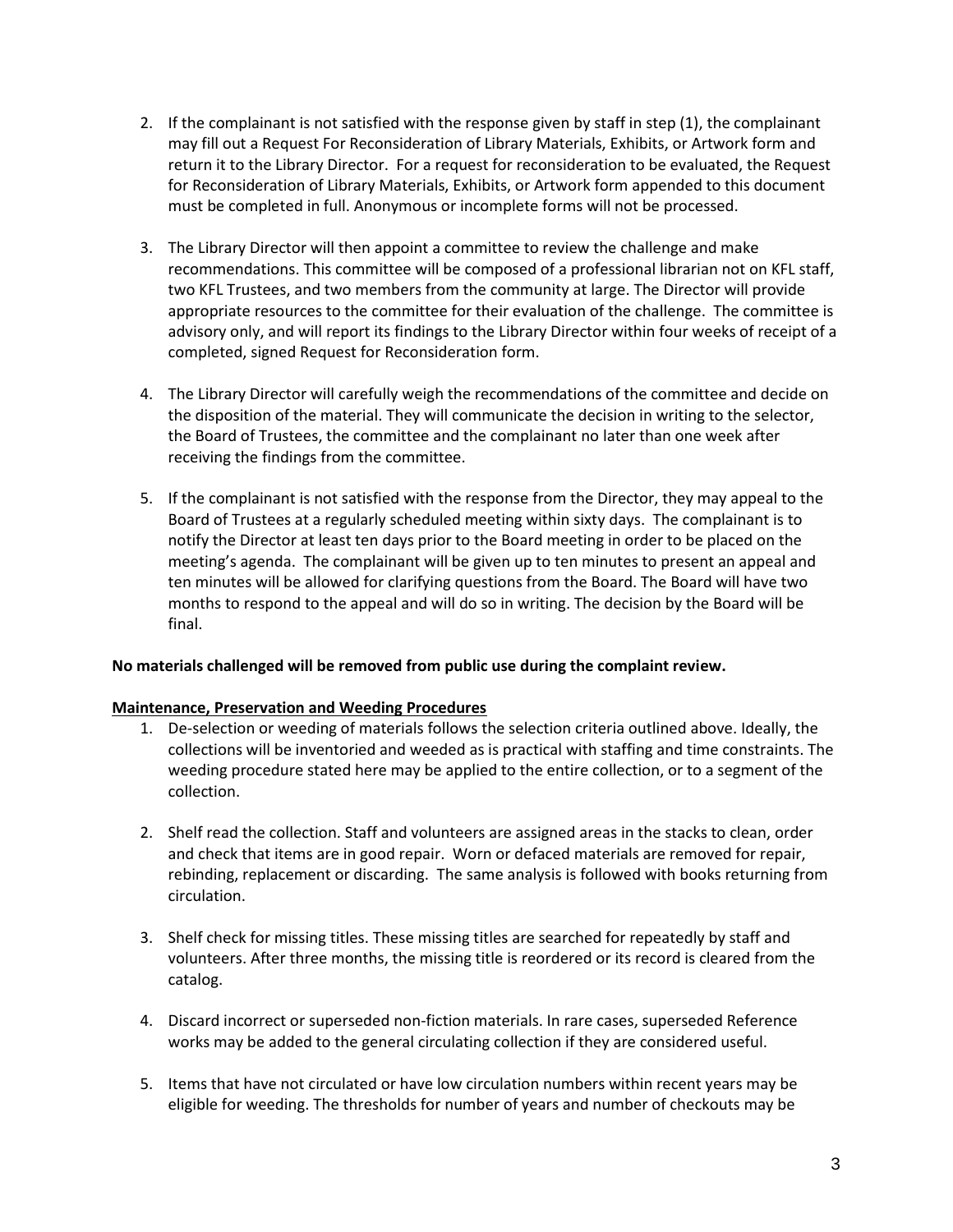determined by collection managers in consideration of collection size, condition, relevance, currency, and other factors as informed by professional guides such as Continuous Review Examination and Weeding Method (CREW).

6. Items in good repair that are discarded may be offered to the Friends of the Library for their book sale.

#### **Cooperative Collecting Procedures and Agreements**

The library participates in four cooperative groups: the 1.) Minerva consortium, 2.) an informal cooperative circle with Louis T. Graves Memorial Public Library in Kennebunkport and Wells Public Library in Wells, 3.) the Maine Reciprocal Borrowing Program, 4.) and the Maine Shared Collections Cooperative (MSCC).

The library became a member of the Minerva consortium in June 2014 and the Maine Shared Collections Cooperative (MSCC) in May 2016 and adheres to their policies and by-laws.

In 2019, the library joined the Maine Reciprocal Borrowing Program, allowing patrons from participating libraries to check out items from other participating libraries in person using their home library's card. KFL follows the MRBP rules and procedures for reciprocal lending.

Some expensive reference sources collected by Graves Library or Wells Library are not collected at KFL, and the three libraries strive to avoid duplication of unique collecting aspects of their sister institutions, e.g., not duplicating Graves Library's Kenneth Roberts collection.

### **Digital Collections**

Content purchased by the Library for any of its digital platforms will be selected according to the same criteria as outlined above. However, considerable emphasis is placed on patron demand and wait times in comparison to statewide platforms as well as on pricing.

Weeding of digital collections will be conducted according to the same criteria as outlined above when possible, but may be superseded by publisher restrictions on length of ownership and/or caps on checkout numbers. Publisher restrictions and platform operations may result in automatic weeding of titles without staff involvement.

Content on some digital platforms, such as Kanopy, Comics Plus, and CloudLibrary are not under the control of Kennebunk Free Library staff. Neither the ability to select or remove titles from these platforms is available to staff.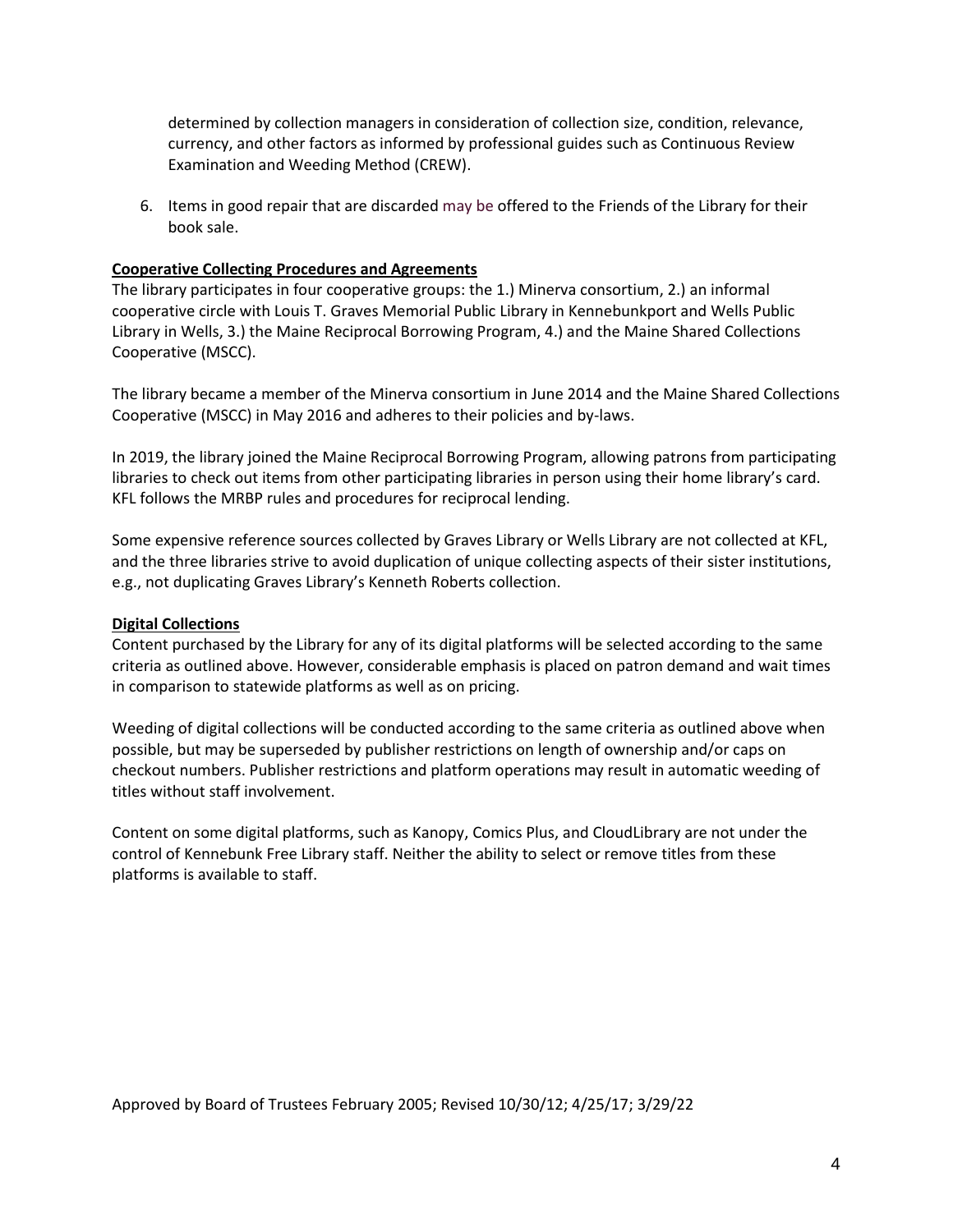# **Request for Reconsideration of Library Materials, Exhibits, or Artwork at Kennebunk Free Library**

| Request for Reconsideration Initiated |                                                                                                                                    |
|---------------------------------------|------------------------------------------------------------------------------------------------------------------------------------|
|                                       |                                                                                                                                    |
|                                       |                                                                                                                                    |
|                                       | Requestor Represents: ______ Self or ______ Group/Organization (list below)                                                        |
|                                       |                                                                                                                                    |
|                                       |                                                                                                                                    |
|                                       |                                                                                                                                    |
|                                       |                                                                                                                                    |
|                                       |                                                                                                                                    |
| 1.                                    | To what do you object? Please be specific, cite page numbers, details, quotations. You may<br>use the back of this page if needed. |
|                                       | <u> 1989 - Johann Stoff, deutscher Stoff, der Stoff, der Stoff, der Stoff, der Stoff, der Stoff, der Stoff, der S</u>              |
| 2.                                    | What do you feel might be the result of access to or viewing of this work/exhibit?                                                 |
| 3.                                    | What would you like the Library to do with this work/exhibit?                                                                      |
| 4.                                    | Did you find anything good about this work/exhibit? If so, what?                                                                   |
| 5.                                    | Did you read, view, or listen to the entire work/exhibit?                                                                          |
| 6.                                    | Have you read or are you aware of reviews of this work/exhibit?                                                                    |
| 7.                                    | What do you believe is the intent or purpose of the creator of this work/exhibit?                                                  |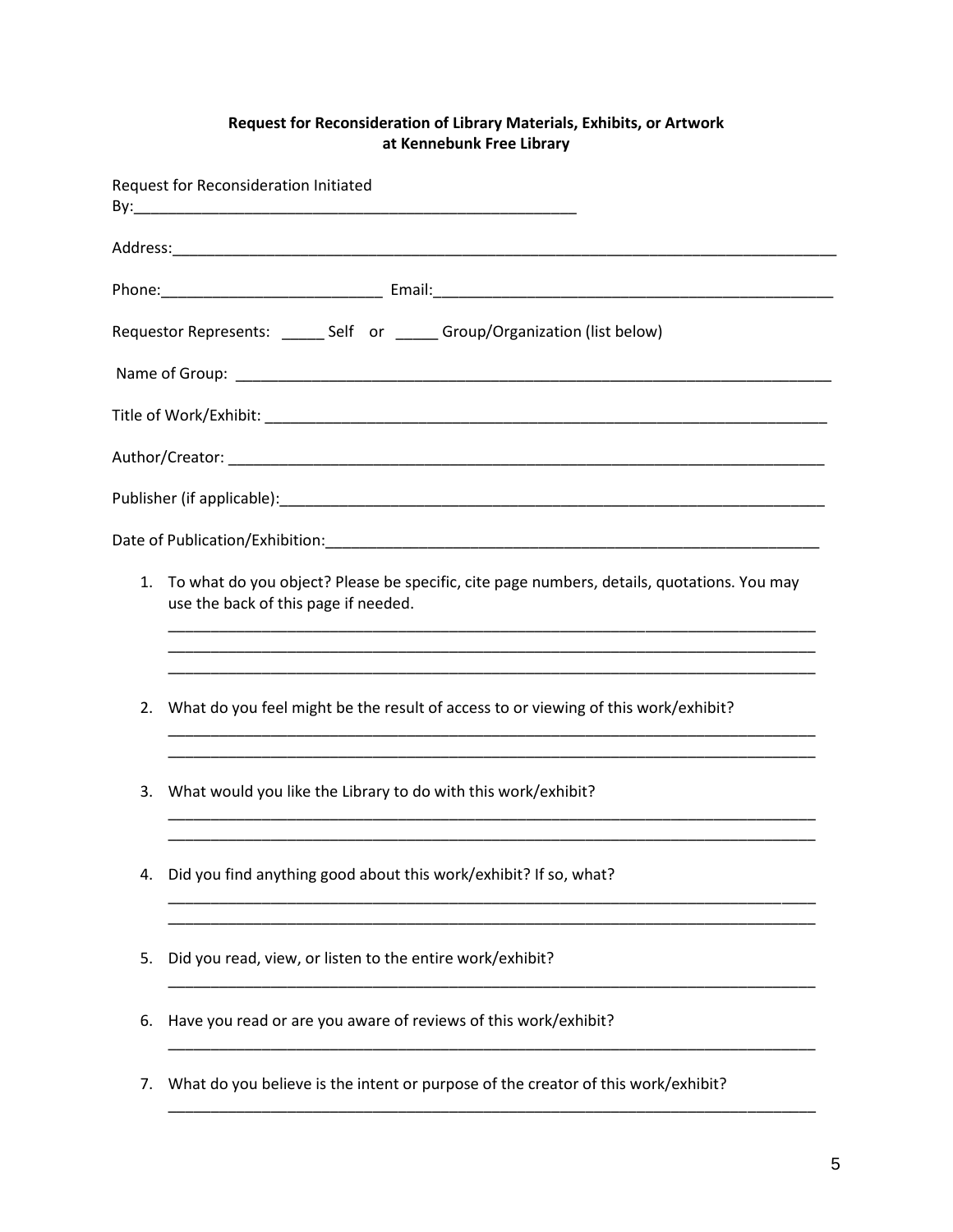8. In its place, what item of equal quality would you recommend that would convey an appropriate perspective on this topic?

\_\_\_\_\_\_\_\_\_\_\_\_\_\_\_\_\_\_\_\_\_\_\_\_\_\_\_\_\_\_\_\_\_\_\_\_\_\_\_\_\_\_\_\_\_\_\_\_\_\_\_\_\_\_\_\_\_\_\_\_\_\_\_\_\_\_\_\_\_\_\_\_\_\_\_\_ \_\_\_\_\_\_\_\_\_\_\_\_\_\_\_\_\_\_\_\_\_\_\_\_\_\_\_\_\_\_\_\_\_\_\_\_\_\_\_\_\_\_\_\_\_\_\_\_\_\_\_\_\_\_\_\_\_\_\_\_\_\_\_\_\_\_\_\_\_\_\_\_\_\_\_\_

 $\overline{\phantom{a}}$  , and the contract of the contract of the contract of the contract of the contract of the contract of the contract of the contract of the contract of the contract of the contract of the contract of the contrac

 $\overline{\phantom{a}}$  , and the contract of the contract of the contract of the contract of the contract of the contract of the contract of the contract of the contract of the contract of the contract of the contract of the contrac

 **\_\_\_\_\_\_\_\_\_\_\_\_\_\_\_\_\_\_\_\_\_\_\_\_\_\_\_\_\_\_\_\_\_\_\_\_\_\_\_\_\_\_\_\_\_\_\_\_\_\_\_\_\_\_\_\_\_\_\_\_\_\_\_\_\_\_\_\_\_\_\_\_\_\_\_\_\_**

\_\_\_\_\_\_\_\_\_\_\_\_\_\_\_\_\_\_\_\_\_\_\_\_\_\_\_\_\_\_\_\_\_\_\_\_\_\_\_\_\_\_\_\_\_\_\_\_\_\_\_\_\_\_\_\_\_\_\_\_\_\_\_\_\_\_\_\_\_\_\_\_\_\_\_\_

Signature

de de la construction de la construction de la construction de la construction de la construction de la constr

Additional space for answers:

Approved by Board of Trustees February 2005; Revised 10/30/12; 4/25/17; 3/29/22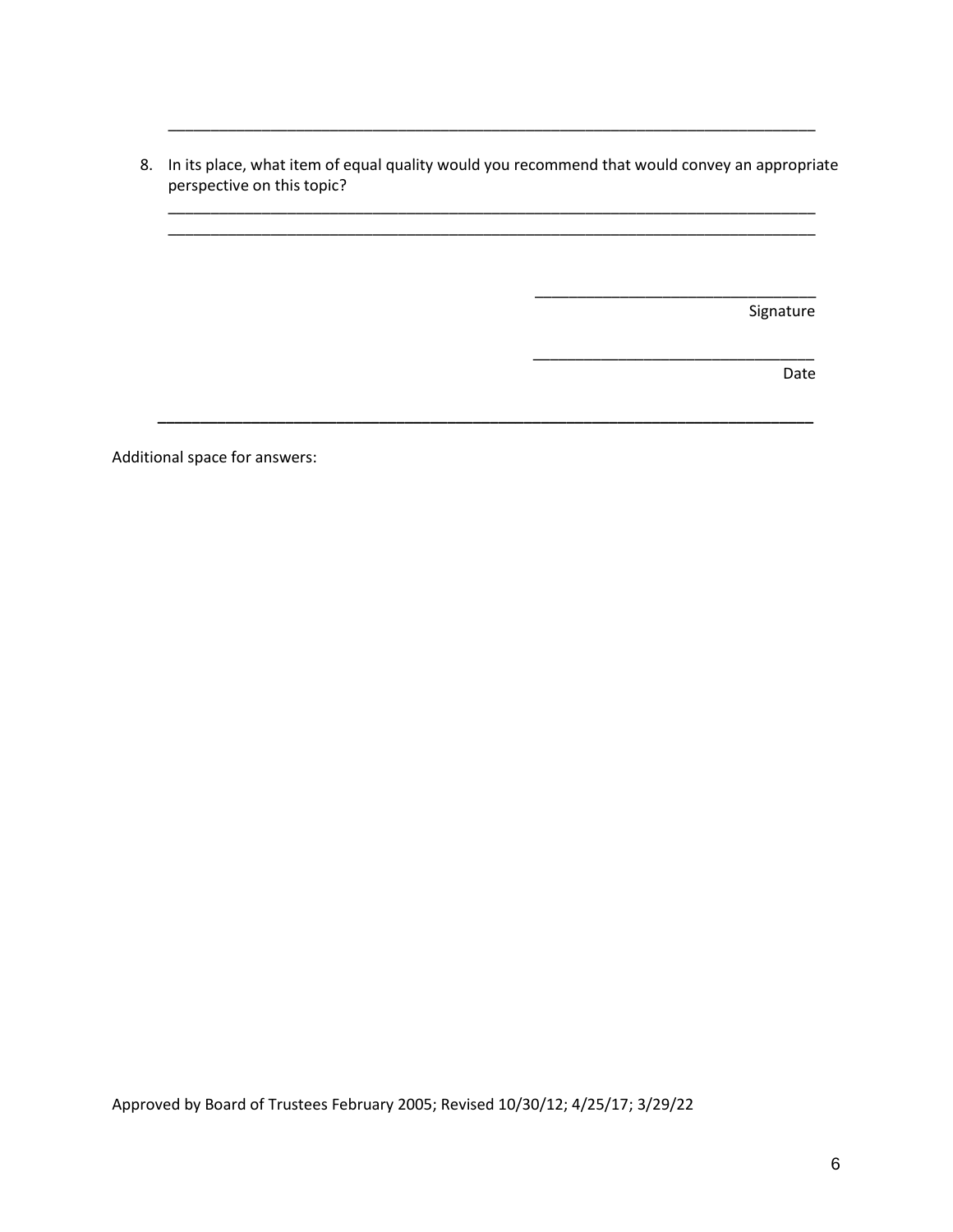## **ALA Library Bill of Rights**

The American Library Association affirms that all libraries are forums for information and ideas, and that the following basic policies should guide their services.

I. Books and other library resources should be provided for the interest, information, and enlightenment of all people of the community the library serves. Materials should not be excluded because of the origin, background, or views of those contributing to their creation.

II. Libraries should provide materials and information presenting all points of view on current and historical issues. Materials should not be proscribed or removed because of partisan or doctrinal disapproval.

III. Libraries should challenge censorship in the fulfillment of their responsibility to provide information and enlightenment.

IV. Libraries should cooperate with all persons and groups concerned with resisting abridgment of free expression and free access to ideas.

V. A person's right to use a library should not be denied or abridged because of origin, age, background, or views.

VI. Libraries which make exhibit spaces and meeting rooms available to the public they serve should make such facilities available on an equitable basis, regardless of the beliefs or affiliations of individuals or groups requesting their use.

VII. All people, regardless of origin, age, background, or views, possess a right to privacy and confidentiality in their library use. Libraries should advocate for, educate about, and protect people's privacy, safeguarding all library use data, including personally identifiable information.

Adopted June 19, 1939, by the ALA Council; amended October 14, 1944; June 18, 1948; February 2, 1961; June 27, 1967; January 23, 1980; January 29, 2019. Inclusion of "age" reaffirmed January 23, 1996.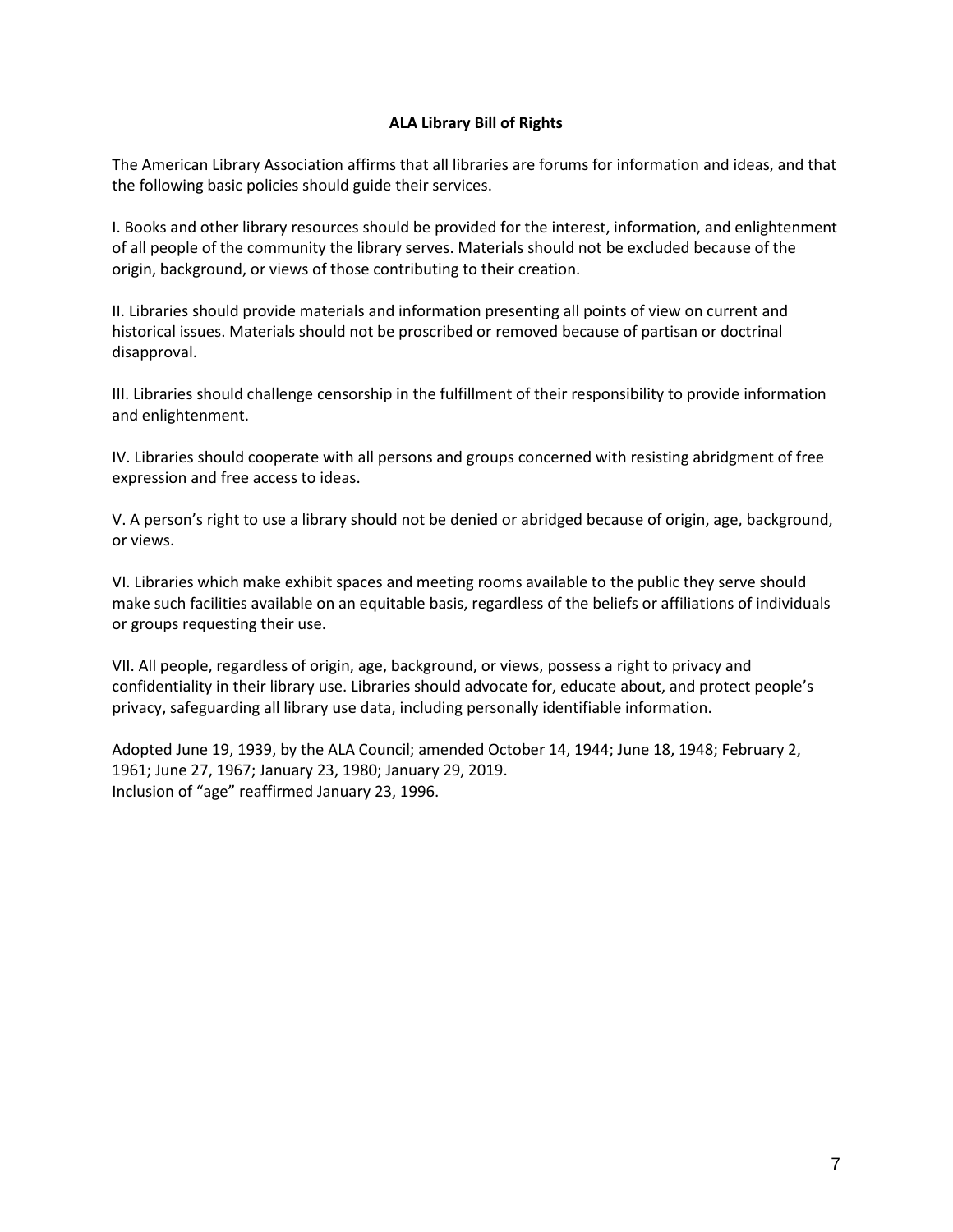#### **The Freedom to Read Statement**

The freedom to read is essential to our democracy. It is continuously under attack. Private groups and public authorities in various parts of the country are working to remove or limit access to reading materials, to censor content in schools, to label "controversial" views, to distribute lists of "objectionable" books or authors, and to purge libraries. These actions apparently rise from a view that our national tradition of free expression is no longer valid; that censorship and suppression are needed to counter threats to safety or national security, as well as to avoid the subversion of politics and the corruption of morals. We, as individuals devoted to reading and as librarians and publishers responsible for disseminating ideas, wish to assert the public interest in the preservation of the freedom to read.

Most attempts at suppression rest on a denial of the fundamental premise of democracy: that the ordinary individual, by exercising critical judgment, will select the good and reject the bad. We trust Americans to recognize propaganda and misinformation, and to make their own decisions about what they read and believe. We do not believe they are prepared to sacrifice their heritage of a free press in order to be "protected" against what others think may be bad for them. We believe they still favor free enterprise in ideas and expression.

These efforts at suppression are related to a larger pattern of pressures being brought against education, the press, art and images, films, broadcast media, and the Internet. The problem is not only one of actual censorship. The shadow of fear cast by these pressures leads, we suspect, to an even larger voluntary curtailment of expression by those who seek to avoid controversy or unwelcome scrutiny by government officials.

Such pressure toward conformity is perhaps natural to a time of accelerated change. And yet suppression is never more dangerous than in such a time of social tension. Freedom has given the United States the elasticity to endure strain. Freedom keeps open the path of novel and creative solutions, and enables change to come by choice. Every silencing of a heresy, every enforcement of an orthodoxy, diminishes the toughness and resilience of our society and leaves it the less able to deal with controversy and difference.

Now as always in our history, reading is among our greatest freedoms. The freedom to read and write is almost the only means for making generally available ideas or manners of expression that can initially command only a small audience. The written word is the natural medium for the new idea and the untried voice from which come the original contributions to social growth. It is essential to the extended discussion that serious thought requires, and to the accumulation of knowledge and ideas into organized collections.

We believe that free communication is essential to the preservation of a free society and a creative culture. We believe that these pressures toward conformity present the danger of limiting the range and variety of inquiry and expression on which our democracy and our culture depend. We believe that every American community must jealously guard the freedom to publish and to circulate, in order to preserve its own freedom to read. We believe that publishers and librarians have a profound responsibility to give validity to that freedom to read by making it possible for the readers to choose freely from a variety of offerings.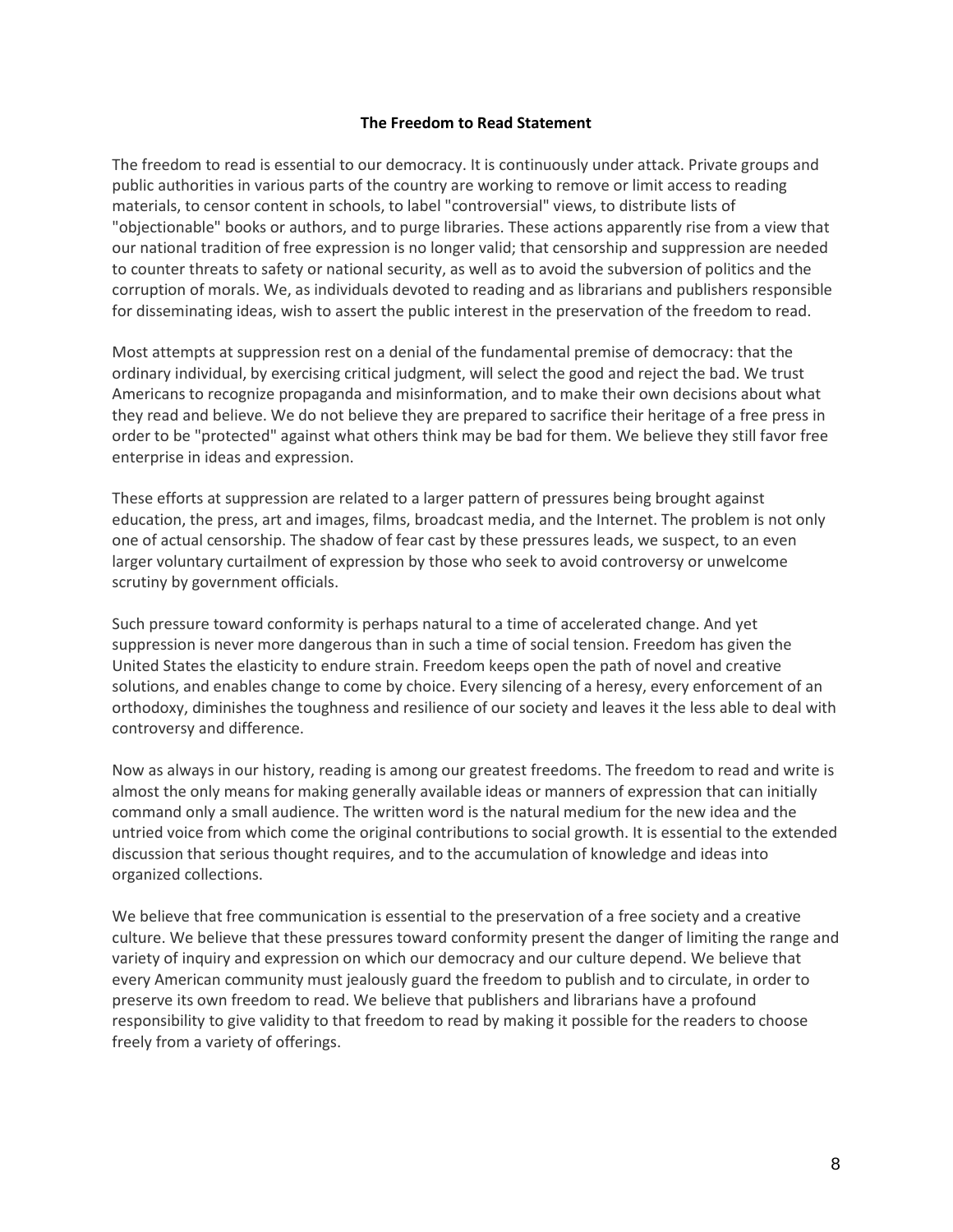The freedom to read is guaranteed by the Constitution. Those with faith in free people will stand firm on these constitutional guarantees of essential rights and will exercise the responsibilities that accompany these rights.

We therefore affirm these propositions:

*1. It is in the public interest for publishers and librarians to make available the widest diversity of views and expressions, including those that are unorthodox, unpopular, or considered dangerous by the majority.*

Creative thought is by definition new, and what is new is different. The bearer of every new thought is a rebel until that idea is refined and tested. Totalitarian systems attempt to maintain themselves in power by the ruthless suppression of any concept that challenges the established orthodoxy. The power of a democratic system to adapt to change is vastly strengthened by the freedom of its citizens to choose widely from among conflicting opinions offered freely to them. To stifle every nonconformist idea at birth would mark the end of the democratic process. Furthermore, only through the constant activity of weighing and selecting can the democratic mind attain the strength demanded by times like these. We need to know not only what we believe but why we believe it.

*2. Publishers, librarians, and booksellers do not need to endorse every idea or presentation they make available. It would conflict with the public interest for them to establish their own political, moral, or aesthetic views as a standard for determining what should be published or circulated.*

Publishers and librarians serve the educational process by helping to make available knowledge and ideas required for the growth of the mind and the increase of learning. They do not foster education by imposing as mentors the patterns of their own thought. The people should have the freedom to read and consider a broader range of ideas than those that may be held by any single librarian or publisher or government or church. It is wrong that what one can read should be confined to what another thinks proper.

*3. It is contrary to the public interest for publishers or librarians to bar access to writings on the basis of the personal history or political affiliations of the author.*

No art or literature can flourish if it is to be measured by the political views or private lives of its creators. No society of free people can flourish that draws up lists of writers to whom it will not listen, whatever they may have to say.

*4. There is no place in our society for efforts to coerce the taste of others, to confine adults to the reading matter deemed suitable for adolescents, or to inhibit the efforts of writers to achieve artistic expression.*

To some, much of modern expression is shocking. But is not much of life itself shocking? We cut off literature at the source if we prevent writers from dealing with the stuff of life. Parents and teachers have a responsibility to prepare the young to meet the diversity of experiences in life to which they will be exposed, as they have a responsibility to help them learn to think critically for themselves. These are affirmative responsibilities, not to be discharged simply by preventing them from reading works for which they are not yet prepared. In these matters values differ,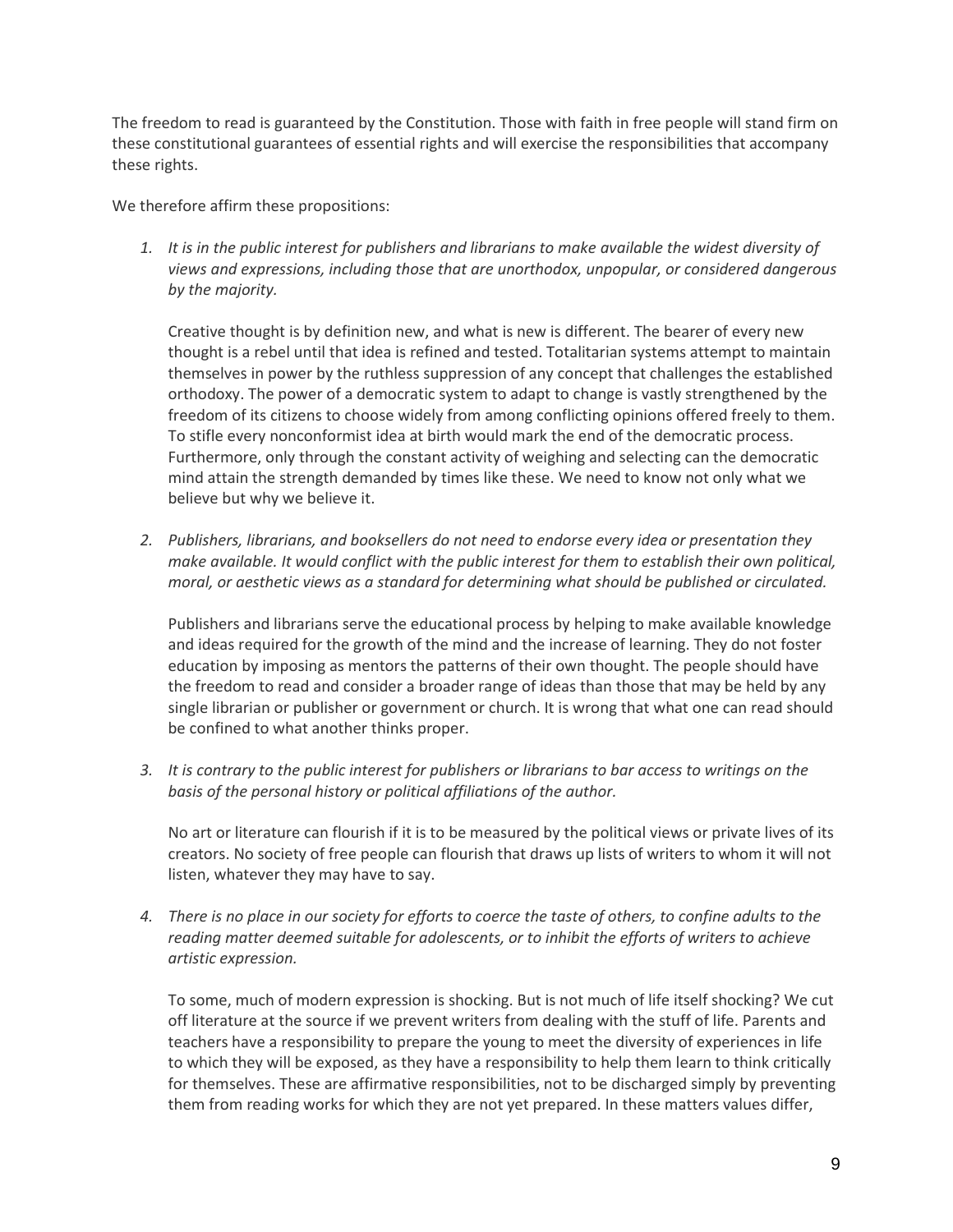and values cannot be legislated; nor can machinery be devised that will suit the demands of one group without limiting the freedom of others.

*5. It is not in the public interest to force a reader to accept the prejudgment of a label characterizing any expression or its author as subversive or dangerous.*

The ideal of labeling presupposes the existence of individuals or groups with wisdom to determine by authority what is good or bad for others. It presupposes that individuals must be directed in making up their minds about the ideas they examine. But Americans do not need others to do their thinking for them.

*6. It is the responsibility of publishers and librarians, as guardians of the people's freedom to read, to contest encroachments upon that freedom by individuals or groups seeking to impose their own standards or tastes upon the community at large; and by the government whenever it seeks to reduce or deny public access to public information.*

It is inevitable in the give and take of the democratic process that the political, the moral, or the aesthetic concepts of an individual or group will occasionally collide with those of another individual or group. In a free society individuals are free to determine for themselves what they wish to read, and each group is free to determine what it will recommend to its freely associated members. But no group has the right to take the law into its own hands, and to impose its own concept of politics or morality upon other members of a democratic society. Freedom is no freedom if it is accorded only to the accepted and the inoffensive. Further, democratic societies are more safe, free, and creative when the free flow of public information is not restricted by governmental prerogative or self-censorship.

*7. It is the responsibility of publishers and librarians to give full meaning to the freedom to read by providing books that enrich the quality and diversity of thought and expression. By the exercise of this affirmative responsibility, they can demonstrate that the answer to a "bad" book is a good one, the answer to a "bad" idea is a good one.*

The freedom to read is of little consequence when the reader cannot obtain matter fit for that reader's purpose. What is needed is not only the absence of restraint, but the positive provision of opportunity for the people to read the best that has been thought and said. Books are the major channel by which the intellectual inheritance is handed down, and the principal means of its testing and growth. The defense of the freedom to read requires of all publishers and librarians the utmost of their faculties, and deserves of all Americans the fullest of their support.

We state these propositions neither lightly nor as easy generalizations. We here stake out a lofty claim for the value of the written word. We do so because we believe that it is possessed of enormous variety and usefulness, worthy of cherishing and keeping free. We realize that the application of these propositions may mean the dissemination of ideas and manners of expression that are repugnant to many persons. We do not state these propositions in the comfortable belief that what people read is unimportant. We believe rather that what people read is deeply important; that ideas can be dangerous; but that the suppression of ideas is fatal to a democratic society. Freedom itself is a dangerous way of life, but it is ours.

------------------------------------------------------------------------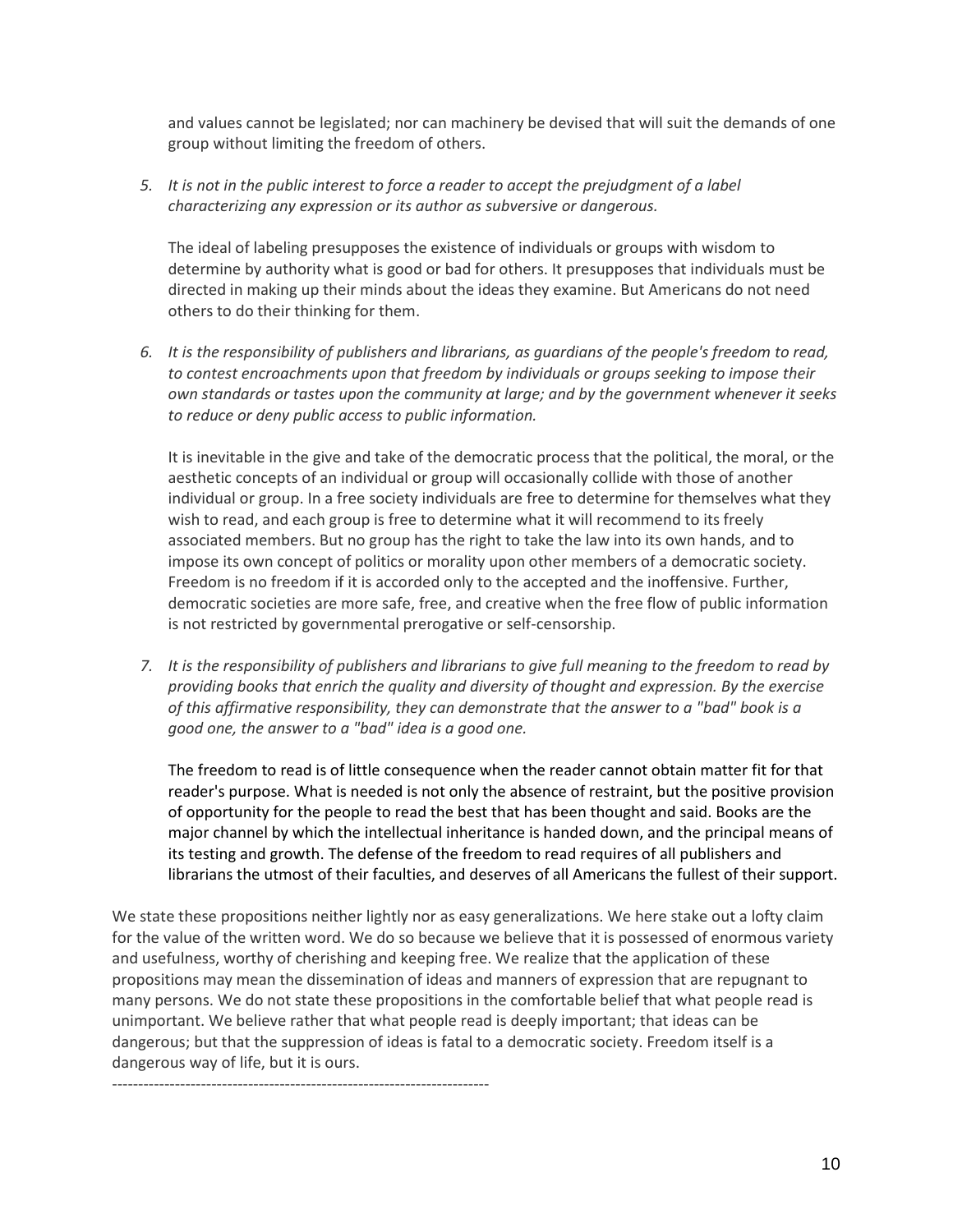This statement was originally issued in May of 1953 by the Westchester Conference of the American Library Association and the American Book Publishers Council, which in 1970 consolidated with the American Educational Publishers Institute to become the Association of American Publishers. Adopted June 25, 1953; revised January 28, 1972, January 16, 1991, July 12, 2000, June 30, 2004, by the ALA Council and the AAP Freedom to Read Committee.